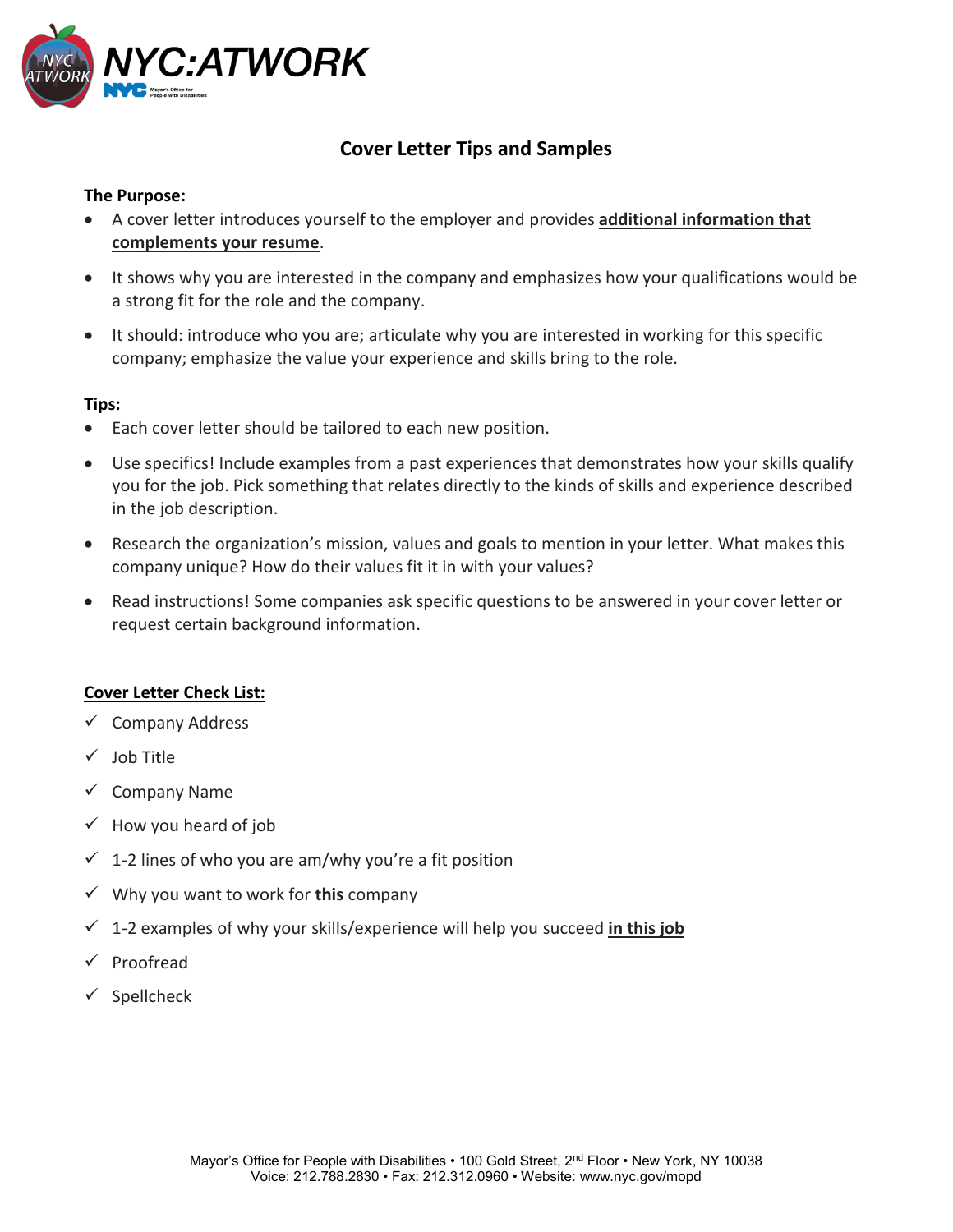

## **Cover Letter Format**

Your Name Your Address City, State, Zip Code

Employer Name Attn: Name of Contact Person, Title Address City, State, Zip Code

Dear Mr./Ms. Last Name,

The first paragraph of your letter should include information on why you are writing. Mention the position you are applying for, the name of the company, and where you found the job listing. Include the name of a mutual contact, like *NYC: ATWORK* if you have one. Introduce yourself in one line by explaining how your skills and experience match the position, making you an ideal candidate for the role.

The next section of your cover letter should describe what you have to offer the employer. Mention *specifically* how your qualifications match the job you are applying for. Think of this section of the cover letter as where you're making a pitch for your fit as an employee and show makes you a great candidate. Employers will be more interested in what you can do for them, than a list of your background. Make the connection between your qualifications and the job requirements clear. Use this section to interpret your resume—don't repeat from it verbatim. Make sure to demonstrate your knowledge of the company's work and shared interests/values by sharing some information about their work that you find interesting or compelling.

Conclude your cover letter by thanking the employer for considering you for the position. You can briefly restate why you would be a good fit. Include information on how the employer can contact you for an interview.

Respectfully yours,

Your Name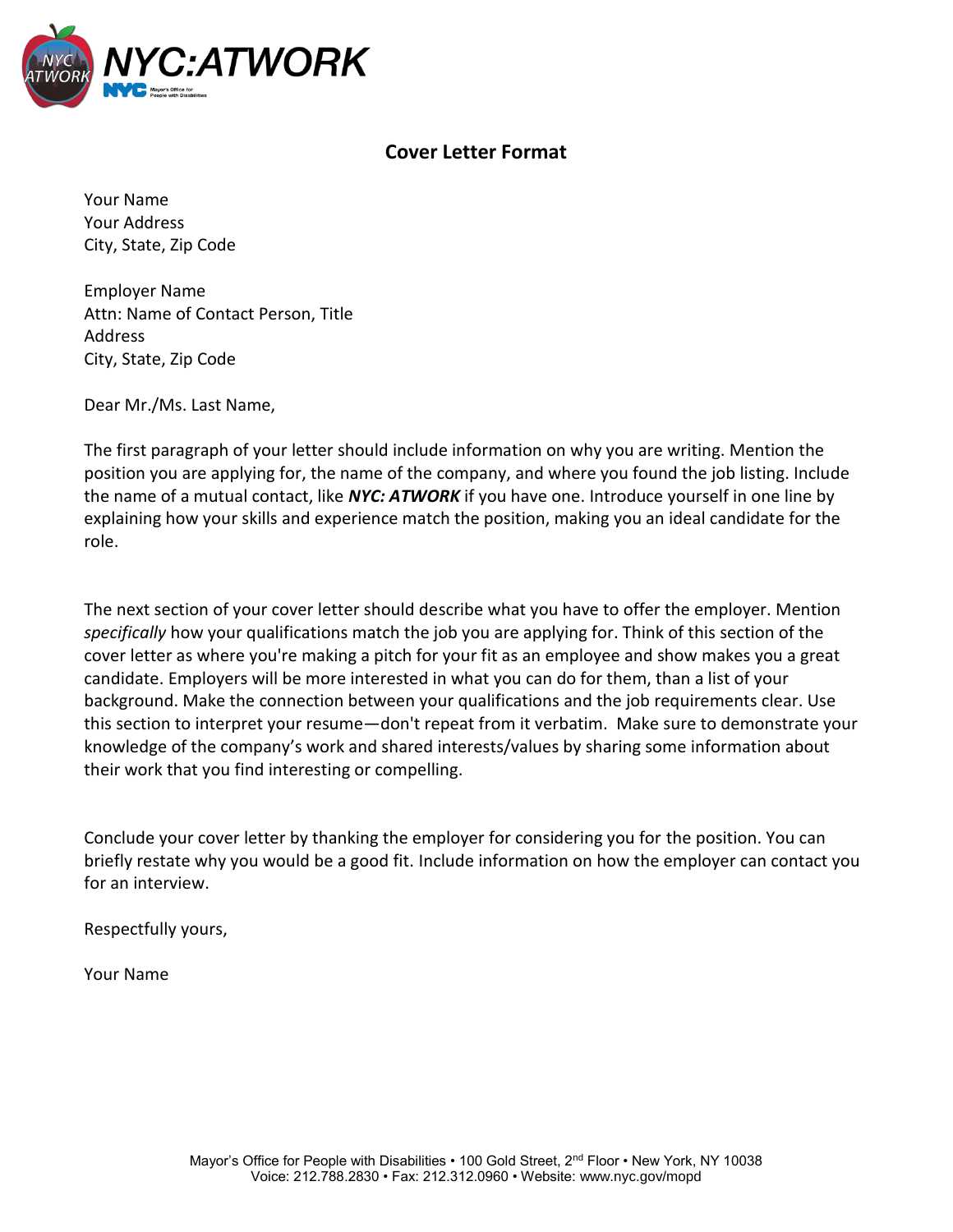

## **Cover Letter Sentence Starters**

#### First Paragraph

- **1. What position are you applying for? At what company? How did you learn about the job?**
	- I am excited to apply for the \_\_\_\_\_\_ position at \_\_\_\_\_\_\_\_, which I learned about \_\_\_\_\_\_\_\_\_\_.
- **2. How many years of experience do you have? What kind of education, training, or skills do you have? What about your background makes you a strong fit for this position?**
	- With \_\_\_\_ years of experience in \_\_\_\_\_and a \_\_\_\_\_ degree, I am confident I can \_\_\_\_\_\_ at [name of company].
	- Through sears of experience as sealing and the section skills to succeed in  $\overline{\phantom{a}}$  .
	- I believe the gosition is a strong match for my governs of experience and training in .

#### Second/Third Paragraphs

- **3. Research the company's mission, vision, and values and incorporate that into your cover letter. Based on your research, why are you interested in working at this company? What makes them unique? How do your values align with their values?**
	- Just as your company values \_\_\_\_\_ , it is important to me because \_\_\_\_\_\_\_\_\_\_\_
	- As my past experience demonstrates, I strongly value , just as  $[name of company]$  does.
	- Just like **[name of company]**, I always . I am excited to be part of a company that  $\qquad$ .
- **4. How does your past work experience qualify you for this job? What are specific achievements or responsibilities that directly relate to this position? Make the connection between your qualifications and the job requirements clear.**

When I worked at \_\_\_\_\_ as \_\_\_\_\_\_ I was responsible for \_\_\_\_\_. In this position, I successfully Let I was recognized for **Let Allie 2 and was selected to Let Additionally**, as the first person as \_\_\_\_\_\_\_\_ at \_\_\_\_\_, I oversaw \_\_\_\_, established \_\_\_\_\_\_\_\_, and piloted \_\_\_.

I am excited to learn more about \_\_\_\_\_\_ at  $[name of company]$ . I learned about this when I was earning my degree at . I studied and collaborated with my classmates to better understand and measure . I look forward to applying this and other experiences to  $\blacksquare$  [name of company].

#### Conclusion

5. **Express appreciation for consideration. How can you be contacted for an interview**?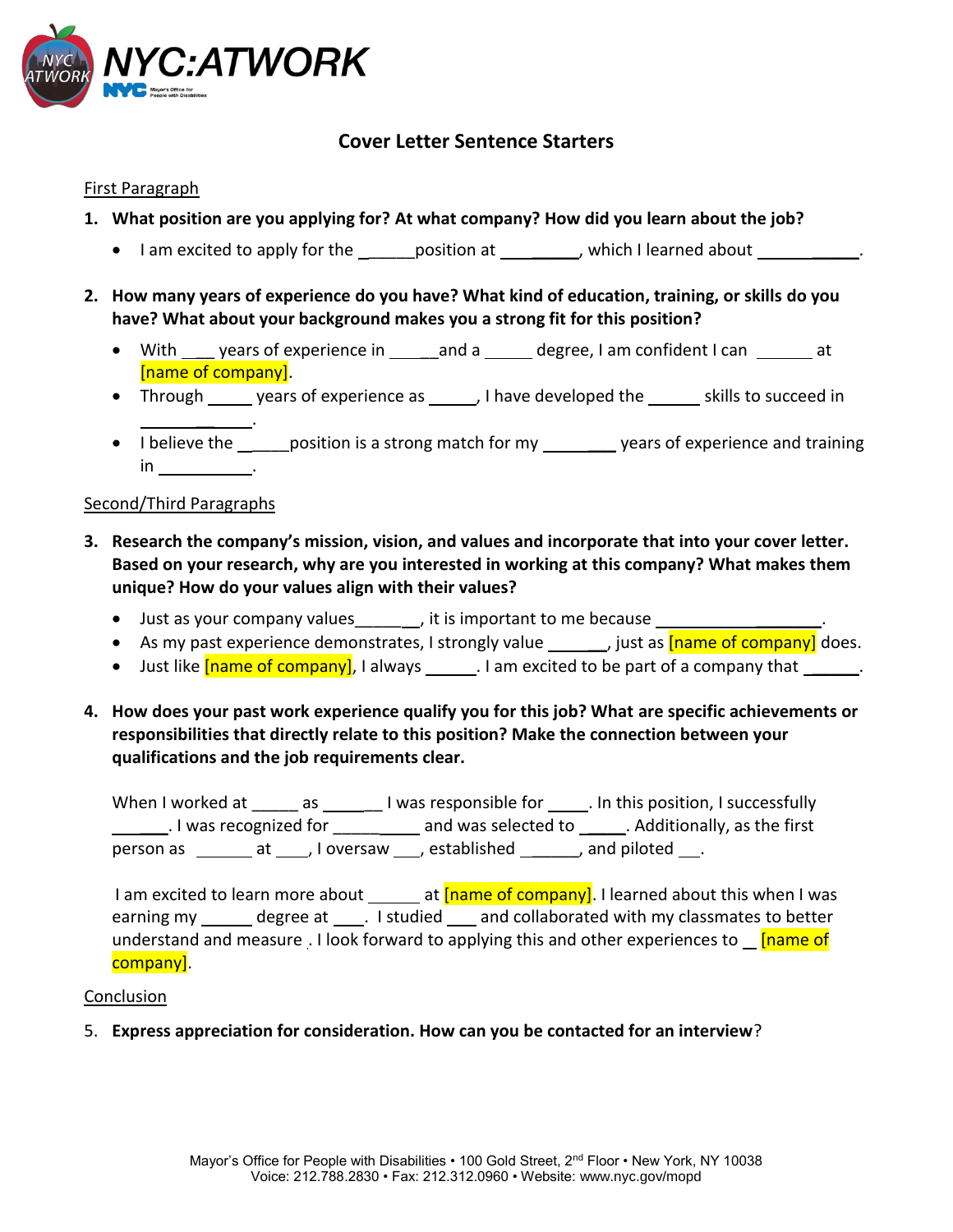

## **Cover Letter Samples**

[Applicants' Address]

August 6, 2018

New York Department of Health and Mental Hygiene 42-09 28th St, Long Island City, NY 11101

Dear Hiring Manager,

I was delighted to learn about  $(1)$  the Inspector, Bureau of Environmental Disease and Injury Prevention position at the New York Department of Health and Mental Hygiene through the Mayor's Office for People with Disabilities *NYC: ATWORK*. It is with great interest that I submit this letter of application. I believe my educational background and experience meets the positions requirements. ② I possess a Master of Public Health, a Bachelor of Science in Biology, and relevant work experience doing data analysis and literature research review.

I am a highly motivated, results-oriented, compassionate individual who is interested in making a difference and  $\overline{(3)}$  adding value to the mission of the Bureau of Environmental Disease and Injury Prevention by preventing health injuries in the disadvantaged communities as well as in the workplace by promoting healthy measures. As an undergraduate I enjoyed conducting fieldwork, writing reports, completing forms as well as outcomes of findings. In addition to the above, I have excellent spoken, organizational and written communication skills. I am proficient in various scientific and social services statistical software such as SPSS, R Studio and SAS, as well as MS Office.

 $(4)$ Throughout my academic years, I received training in conducting studies and reviewing qualitative and quantitative statistics. While doing my Masters at SUNY Downstate, I gained experience in analyzing information and discussing results. Moreover, my work as a volunteer with various healthcare organizations and hospitals has helped me obtain more experience shadowing members of the healthcare community. I believe that my background in public health and my experience in laboratories make me a person who follows the instructions very carefully, makes good reports on experiments and summarizes data concisely.

⑤ Thank you for your time and consideration of my application. I welcome the opportunity to discuss my qualifications in more detail and have attached my resume for your review. Should you require additional information please feel free to contact me at [applicant's contact information]. I look forward to hearing from you.

Sincerely,